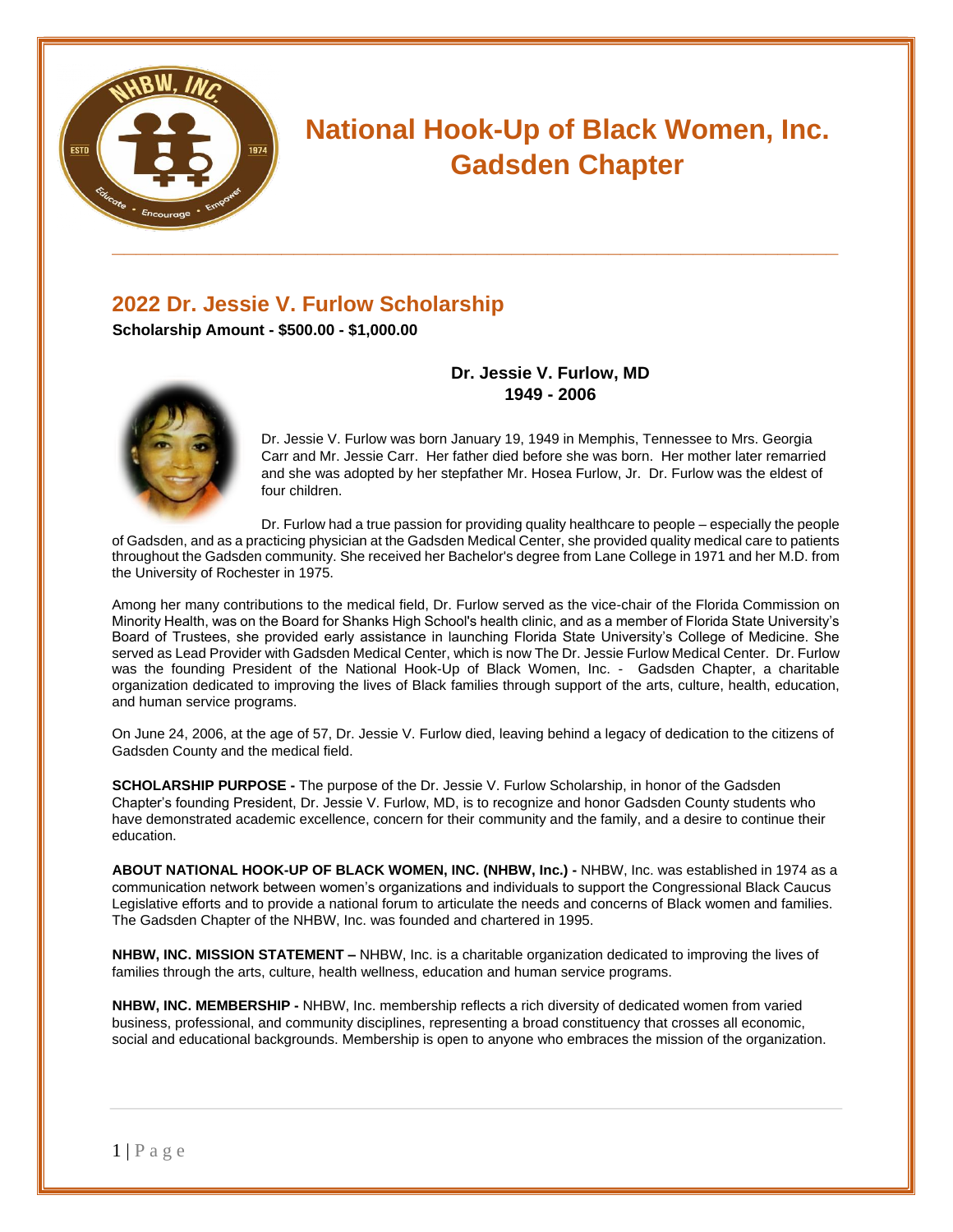### **Eligibility Requirements**

- A graduating high school senior
- Proof of acceptance at an accredited college or university for the 2022 Fall **Semester**
- A cumulative grade point average (GPA) of 2.75 or better, documented by a current high school transcript
- Involvement in school and community activities
- Verification of at least 100 hours of community service
- Demonstration of written communication skills in a 450-500-word, typed and double-spaced essay on one of the topics listed below:
	- **1. One of the goals of NHBW, Inc. is to provide a means to build better communities through service activities. Describe a community service organization and/or activity you have been involved in and why.**
	- 2. **The NHBW, Inc. works throughout the year to help students reach their personal goals. Describe your goals for the future and how this scholarship will help you achieve those goals.**

### **Additional Requirements**

- Two (2) Letters of Recommendation (Letters from family members are not acceptable.)
- A recent photo with full name listed on back

#### **Applicant's Personal Information:**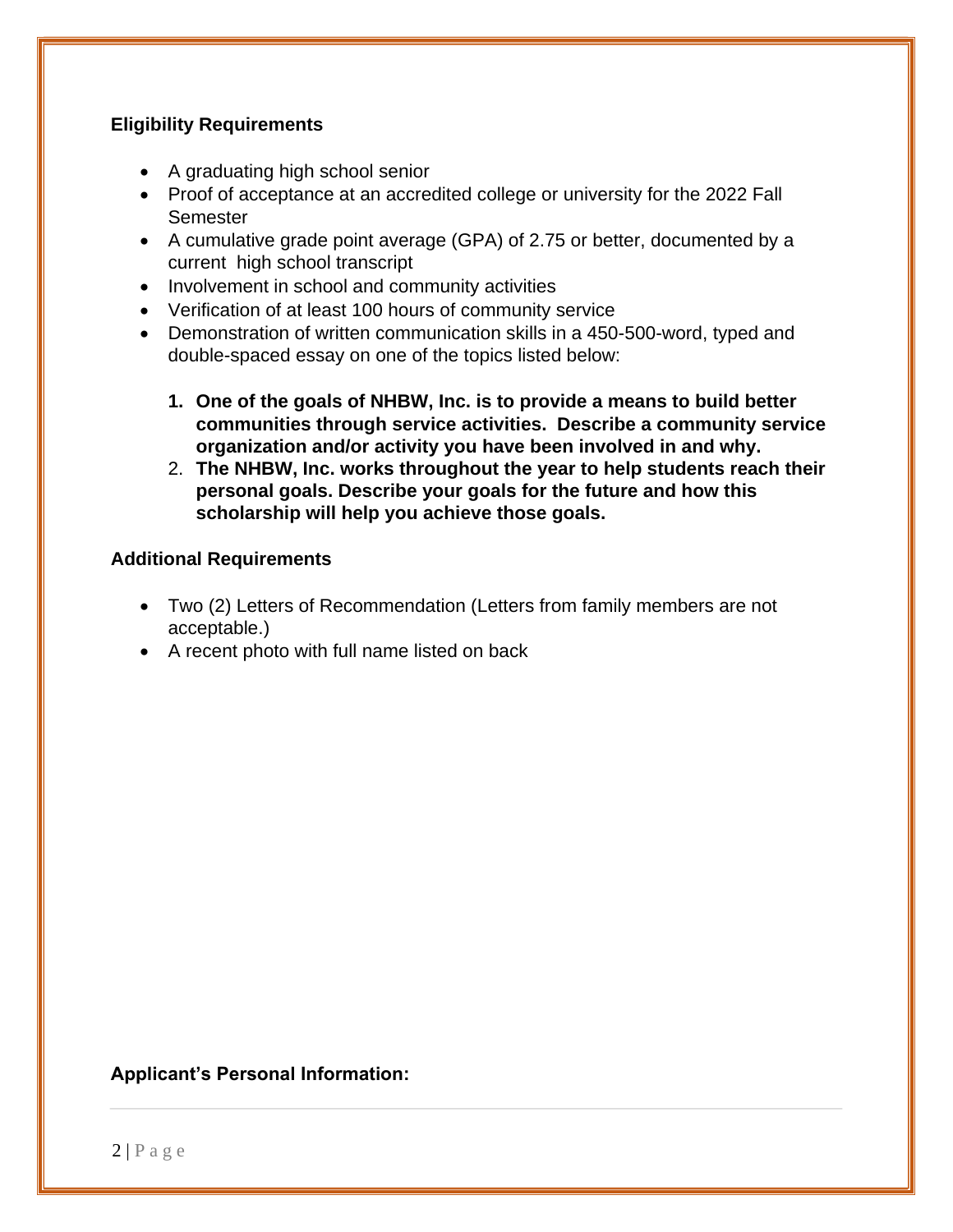# **DR. JESSIE V. FURLOW SCHOLARSHIP APPLICATION**

| Please list your favorite school activity and why it is your favorite.                                                                                                                                                                                                                                               |  |
|----------------------------------------------------------------------------------------------------------------------------------------------------------------------------------------------------------------------------------------------------------------------------------------------------------------------|--|
|                                                                                                                                                                                                                                                                                                                      |  |
| ,我们也不能在这里的人,我们也不能在这里的人,我们也不能在这里的人,我们也不能在这里的人,我们也不能在这里的人,我们也不能在这里的人,我们也不能在这里的人,我们也                                                                                                                                                                                                                                    |  |
|                                                                                                                                                                                                                                                                                                                      |  |
| <b>STATEMENT OF ACCURACY</b>                                                                                                                                                                                                                                                                                         |  |
| I hereby affirm that all the stated information provided by me is true and correct to the best of my<br>knowledge.                                                                                                                                                                                                   |  |
| I hereby understand that if selected as a scholarship recipient, it is my responsibility to submit the<br>documentation needed to disburse the scholarship award and if documentation is not received OR the<br>Scholarship Committee is not contacted by September 30, 2022, I forfeit my right to the scholarship. |  |
|                                                                                                                                                                                                                                                                                                                      |  |
|                                                                                                                                                                                                                                                                                                                      |  |
|                                                                                                                                                                                                                                                                                                                      |  |
|                                                                                                                                                                                                                                                                                                                      |  |
|                                                                                                                                                                                                                                                                                                                      |  |